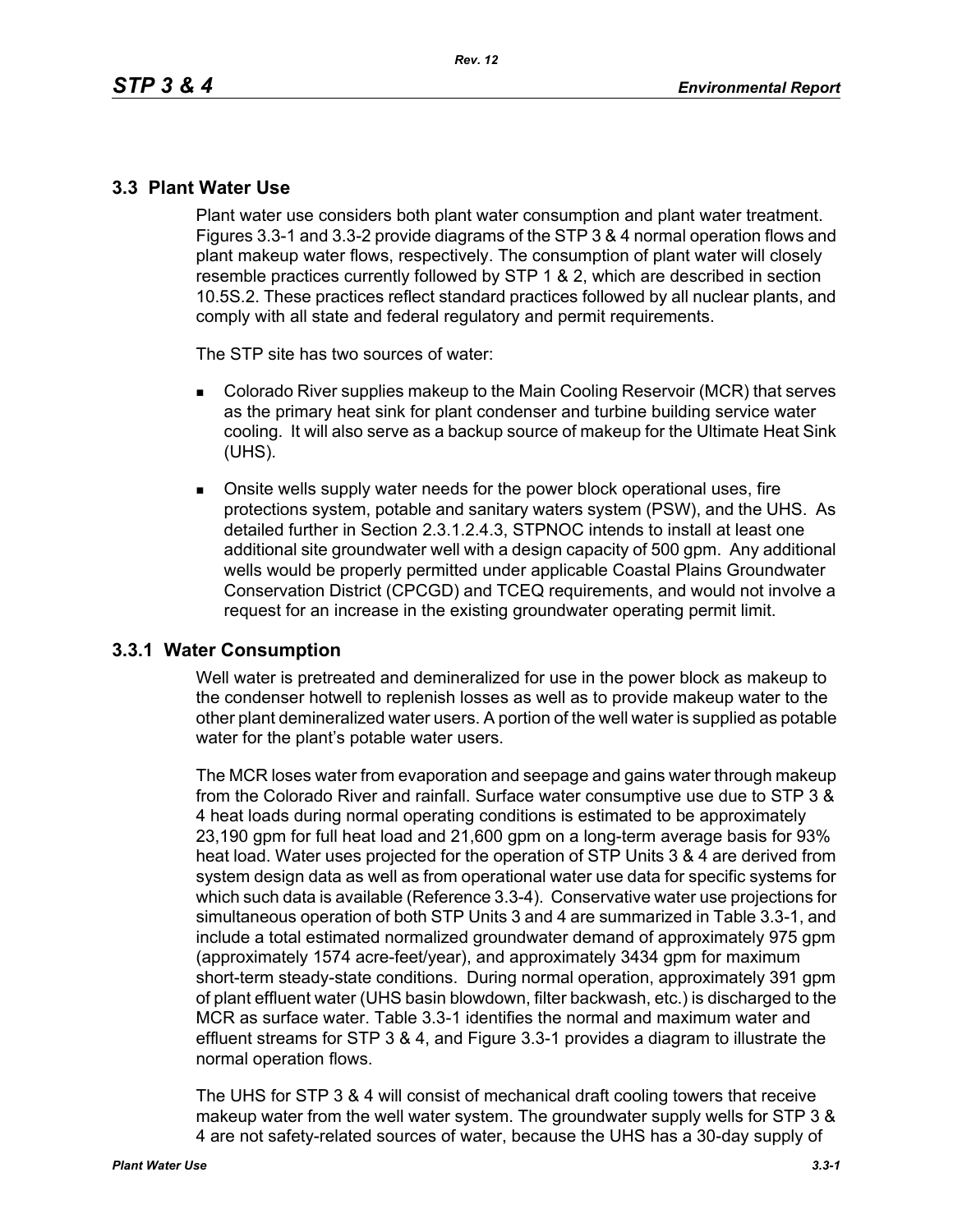water, which is sufficient for plant shutdown without a supplementary water source. During normal operation, the UHS will be evaporating an expected 566 gpm (2 units) of water, causing an increase in UHS basin water total dissolved solids. Water from the UHS is blown down to the MCR to keep the total dissolved solids at acceptable levels, with the discharged water to be made up from the onsite well water system.

Table 3.3-1 provides the normal and maximum flow rates for STP 3 & 4 systems that use surface water or groundwater. Table 3.3-1 envelops the water consumption during periods of minimum water availability and average plant operation by month for STP 3 & 4 only.

STP 1 & 2 water usage can be seen in Reference 3.3-2. The cumulative impacts can be seen in section 10.5S.2. Figures 3.3-1 and 3.3-2 show the plant makeup flows including potable water, demineralized water, and the UHS. The figures also show plant waste streams including treated radwaste effluents, treated sanitary wastes and low-volume wastes, which consist of reverse osmosis reject, filter backwash waste, oil/water separator effluent, and miscellaneous drains. The normal values listed in Table 3.3-1 are the expected flow values during normal plant operation at full load and the maximum values are those expected during outages and abnormal conditions such as emergency, hot standby, hot standby with loss of AC or shutdown. The rate of surface water consumption shown in Table 3.3-1 is not directly related to the rates of withdrawal and discharge to the Colorado River. Withdrawal from the Colorado River depends on the river flow rate, river water quality and MCR level. Fluctuations in the makeup water availability are accommodated by the maintaining the MCR water level within an acceptable range.

The flows from the miscellaneous demineralized water drains and low-volume wastewater are released to a wastewater retention basin(s) where it will be sampled prior to discharge. The water will be sent to a discharge line and discharged to the MCR. The treated liquid radwaste effluent and sanitary wastewater will be sent to the discharge line and released to the MCR.

#### **3.3.2 Water Treatment**

The water treatment systems for STP 3 & 4 will be similar to those in use at the existing STP 1 & 2. Treatment systems will be required for systems supplied by groundwater, including:

- Condensate water makeup
- **UHS basin water makeup**
- **Potable water**
- Radwaste
- **Fire protection systems**

The circulating water system at STP 3 & 4 draws water from the MCR, which receives its makeup water from the Colorado River. Biocides and anti-scalant will be injected at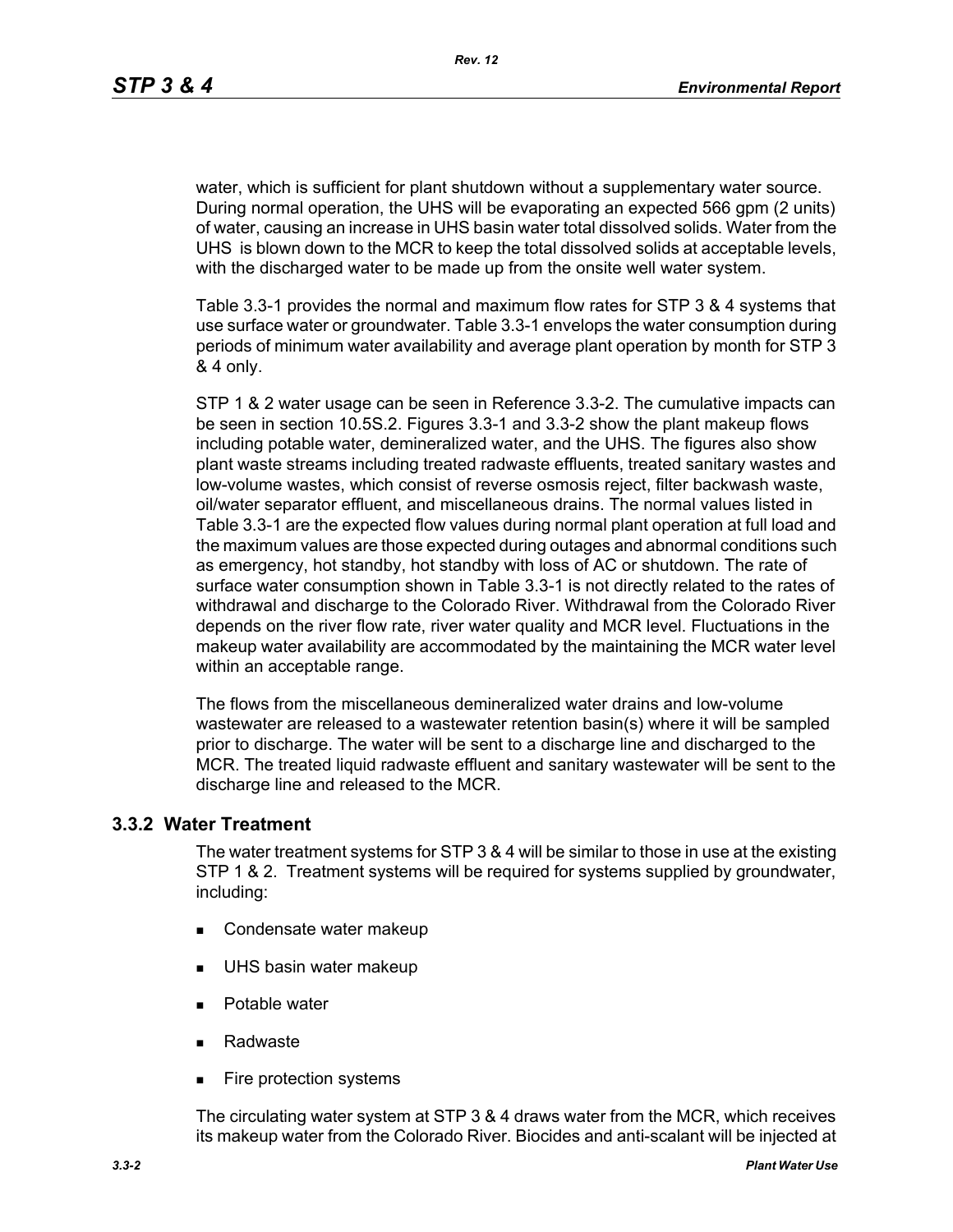the circulating water intake structure to control biofouling and scaling in the circulating water system and associated piping.

Well water is first sent to a filtration system, then chemical conditioned (including disinfection), and transported to a filtered water tank. The filters will be periodically backwashed to remove accumulated solids. The filtered water is distributed to the Fire Protection System and the Makeup Water Preparation (MWP) System.

The PSW System distributes drinking water throughout the power plant. The potable water will be distributed at low flow rates during normal plant operation. At peak times, such as refueling, the PSW will provide maximum flows of approximately 50 gpm per unit. The PSW is sized to provide instantaneous flows of up to 200 gpm per unit for short time periods. Potable water peak demands are expected during plant outages due to high plant population.

Demineralized water for plant uses is produced by the MWP System (See Figure 3.3- 2). Water is treated by filtration, reverse osmosis, and mixed bed demineralization processes. The MWP System is designed to reduce suspended and dissolved solids, organics, and colloidal particles present in the well water. Before the reverse osmosis system, a water softener system or a combination of sulfuric acid and sodium hexametaphosphate will be added to control fouling. Sodium hydroxide is added to the first pass permeate of the reverse osmosis system to adjust the pH to improve dissolved solids rejection in the second pass. Chemical addition quantities are proportional to water quality and will be added as needed to provide proper water chemistry. The demineralizers will provide final polishing after the reverse osmosis treatment. The demineralizer resins will be regenerated offsite; therefore, no demineralizer regeneration waste will be generated on site. The waste from the filters is sent to a low-volume waste sump and eventually discharged to the MCR. The MWP System will have peak demands mainly during startup and refueling outages. The MWP System provides makeup water to the Makeup Water Condensate (MUWC) System and Makeup Water Purifier (MUWP) System (See Figure 3.3-2). After filling the systems initially, small quantities of water will be required continuously to replace leakage and drainage from various systems within the power block (See Figure 3.3-2).

The MWP System will meet the demineralized water demand for STP 3 & 4 under normal and maximum operating conditions. Table 3.3-1 indicates the estimated demineralized water demand for both units under normal operating and maximum short-term steady-state conditions. These demineralized water demand projections are based on actual operational water use data for similarly designed systems (Reference 3.3-4), and are well bounded by MWP System capacity. Specifically, operating with a single reverse osmosis train running in a two-pass series configuration, the MWP System has the capacity to provide up to approximately 200 gpm of demineralized water. The MWP System is sized to provide a continuous maximum flow of approximately 500 gpm of demineralized water.

The MWP System sizing is based on meeting maximum flow conditions with four reverse osmosis units. In the normal mode, the reverse osmosis units will be configured as two parallel reverse osmosis trains with each reverse osmosis train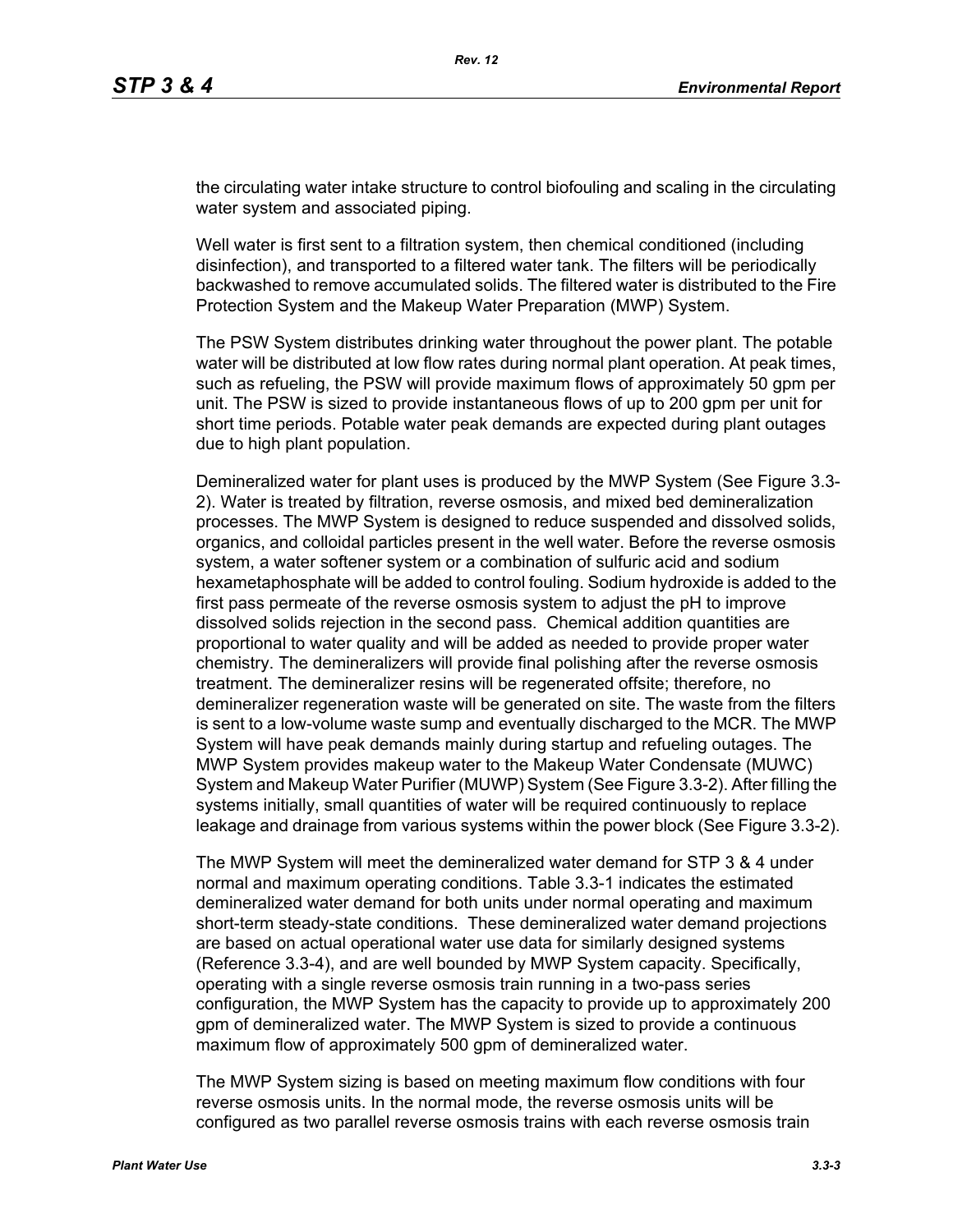*Rev. 12*

consisting of two reverse osmosis units in series (as a two-pass reverse osmosis configuration) to produce up to 400 gpm total demineralized water. The four reverse osmosis units will have the capability to be configured as four parallel single-pass reverse osmosis trains to produce instantaneous flows up to approximately 800 gpm total demineralized water for short time periods.

The MUWC System and the MUWP System both receive water from the MWP System. The MUWC System provides condensate quality water for both normal and emergency operations.

The MUWP System provides makeup water to the following (Reference 3.3-1):

- Condensate Storage Tank
- Reactor Building Cooling Water System
- **Turbine Building Cooling Water System**
- **Diesel Generator Cooling Water System**
- **Liquid Radwaste System**
- **Standby Liquid Control Tank**
- **Decontamination Station**
- Plant Chilled Water Systems
- **Plant Laboratories**
- **Duries** Other Miscellaneous Uses
- The MUWC System supports the following (Reference 3.3-1):
- **Main Condenser Hotwell**
- Liquid Radwaste System
- **Residual Heat Removal System Flushing**
- **High-Pressure Core Flooder System charging and flushing**
- Reactor Core Isolation Cooling System charging and flushing
- **Fuel Pool Skimmer Surge Tanks**
- **EXEC** Cleanup System Phase Separators and Cleanup System Filter Demineralizer
- **Condensate Filter and Demineralizer**
- Other Miscellaneous Uses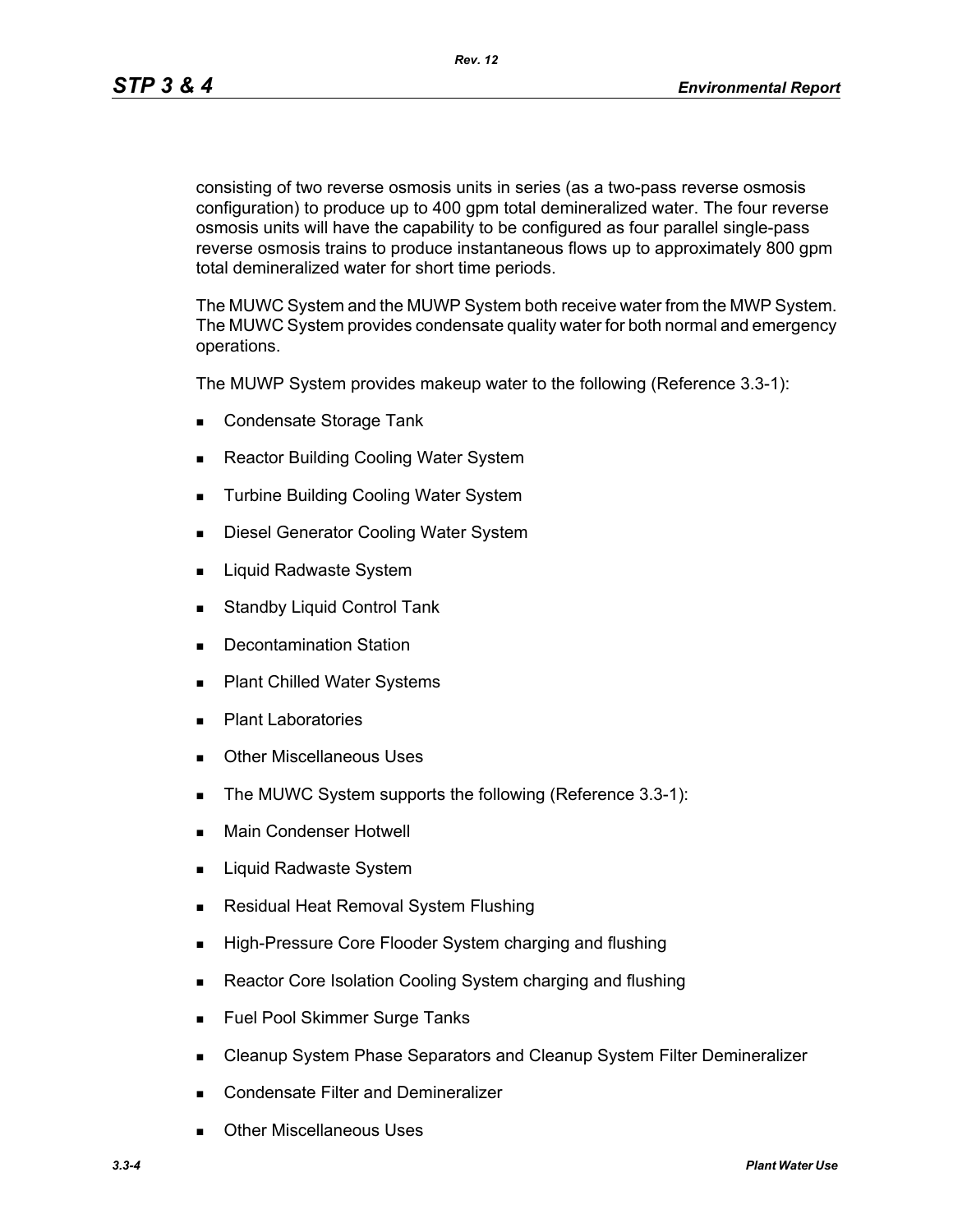Discharges from the systems using demineralized water for makeup are routed to plant sumps, non-radioactive drains, or the liquid radwaste system before discharge.

The MUWC System and the MUWP System interface with the systems stated above but are not limited to only these systems. Most of these systems are closed looped; therefore, makeup will only need to be provided when water levels become low.

# **3.3.3 References**

- 3.3-1 ABWR Design Control Document, GE Nuclear Energy, Revision 4, March 1997.
- 3.3-2 South Texas Project Units 1 and 2 Environmental Report Amendment 10, July 16, 1987.
- 3.3-3 Texas Commission on Environmental Quality, Permit to Discharge Wastes under Provisions of Section 402 of the Clean Water Act and Chapter 26 of the Texas Water Code-Texas Pollutant Discharge Elimination System (TPDES) Permit No. WQ0001908000, Austin, Texas, July 21, 2005.
- 3.3-4 Plant Water Balance," Fluor Nuclear Power Calculation No. U7-SITE-G-CALC-DESN-2001.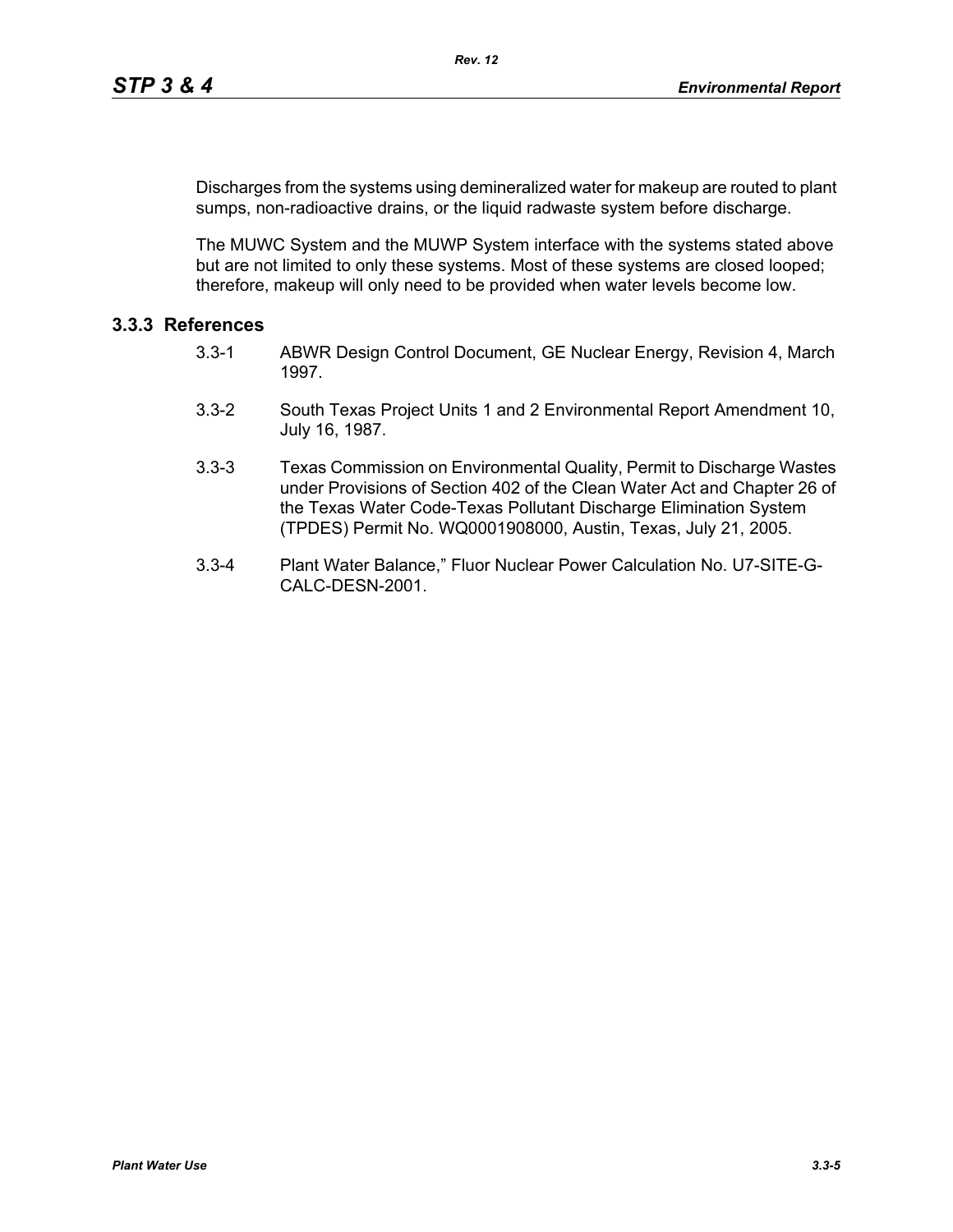|                |                                                      |                     | <b>Maximum</b>      |                 |
|----------------|------------------------------------------------------|---------------------|---------------------|-----------------|
| <b>Stream</b>  | <b>Stream Description</b>                            | Normal [1]<br>(gpm) | [1, 2, 7]<br>(gpm)  | <b>Comments</b> |
|                | <b>Groundwater (Well) Streams</b>                    |                     |                     |                 |
| $\overline{2}$ | Plant Well Water Demand                              | 975                 | 3434                | $[11]$          |
| 8              | Well Water Demand for UHS System Makeup              | 885                 | 3,203               | $[11]$          |
| 4              | <b>UHS Tower Evaporation</b>                         | 566                 | 2,122               |                 |
| 5              | <b>UHS Tower Blowdown</b>                            | 290                 | 1,058               | $[4]$           |
| 6              | <b>UHS Tower Circulating Water Flow</b>              | 85,590              | 128,400             |                 |
| $\overline{7}$ | <b>UHS Tower Drift</b>                               | 5                   | 10                  | $[3]$           |
| 13             | <b>UHS Seepage</b>                                   | 24                  | 13                  |                 |
| 1              | Well Water for Power Plant Makeup/Use                | 50                  | 91                  | [6]             |
| 15             | Potable Water                                        | 40                  | 40                  |                 |
| 16             | <b>Sanitary Waste</b>                                | 40                  | 40                  |                 |
| 19             | <b>Filter Effluent</b>                               | 50                  | 91                  |                 |
| 20             | Filter Backwash Water                                | 3                   | 5                   |                 |
| 21             | Filter Backwash Waste                                | 3                   | 5                   |                 |
| 27             | Demineralized Water to Various Users                 | 22                  | 48                  | [8]             |
| 22             | Reverse Osmosis Influent                             | 33                  | 72                  |                 |
| 23             | <b>Reverse Osmosis Effluent</b>                      | 22                  | 48                  |                 |
| 24             | Reverse Osmosis Reject                               | 11                  | 24                  |                 |
| 26             | <b>Mixed Bed Effluent</b>                            | 22                  | 48                  |                 |
| 34             | Liquid Radwaste Treatment Influent                   | 28                  | 60                  |                 |
| 30             | Fire Water System Makeup                             | 10                  | 10                  |                 |
| 32             | Oil/Water Separator Influent                         | 15                  | 15                  |                 |
| 28             | Equipment/Floor Washdown                             | 5                   | 5                   |                 |
| 39             | <b>Consumptive Losses</b>                            | 17                  | 38                  |                 |
| 40             | Demineralized Users Miscellaneous Drains<br>Influent | 5                   | 10                  |                 |
| 42             | Startup/Flush Pond                                   | 0                   | 0                   | [5]             |
|                | <b>MCR Streams</b>                                   |                     |                     |                 |
| 9              | MCR Forced Evaporation from STP 3 & 4                | 23,190              | 49,000              | $[12]$          |
| 11             | <b>MCR Circulating Water Flow</b>                    | $2.4 \times 10^{6}$ | $2.4 \times 10^{6}$ |                 |
| 12             | <b>MCR Seepage</b>                                   | O                   | 0                   | [9]             |
| 14             | <b>MCR Rainfall</b>                                  | 0                   | 0                   | $[9]$           |
| 43             | MCR Blowdown to Colorado River                       | 0                   | 138,240             | $[10]$          |
| 44             | MCR Makeup to UHS (Backup to Wells)                  | 0                   | 0                   | $[11]$          |

## **Table 3.3-1 STP 3 & 4 Water Flow Table**

*Rev. 12*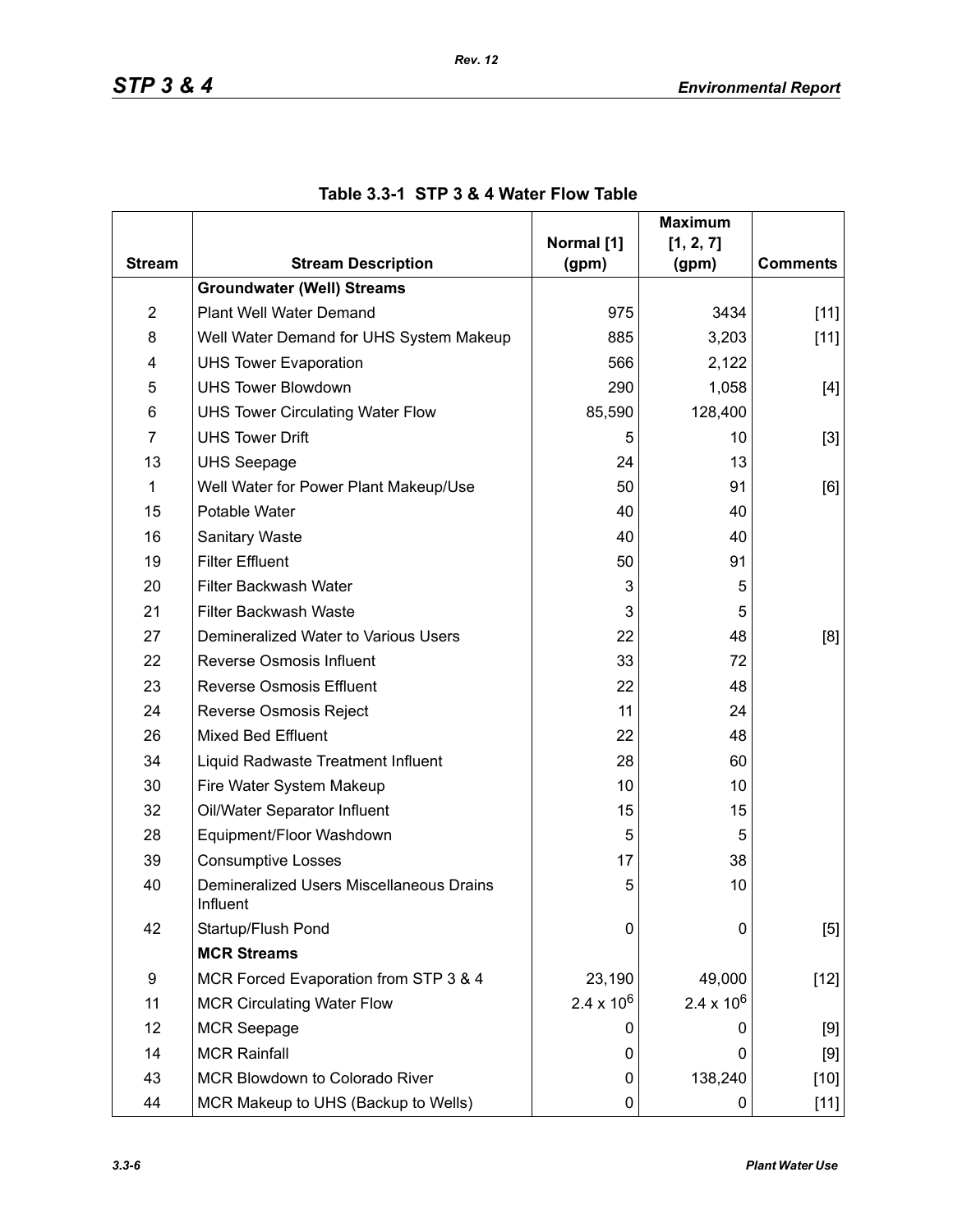|               |                                                       |                     | <b>Maximum</b>     |                 |
|---------------|-------------------------------------------------------|---------------------|--------------------|-----------------|
| <b>Stream</b> | <b>Stream Description</b>                             | Normal [1]<br>(gpm) | [1, 2, 7]<br>(gpm) | <b>Comments</b> |
|               | <b>Surface Water (Colorado River) Streams</b>         |                     |                    |                 |
| 3             | <b>Total Required River Water to MCR</b>              | 22,799              | 47,489             |                 |
| 43            | Total Discharge from MCR to River                     | 0                   | 138,240            | [10]            |
|               | <b>Plant Effluent Streams</b>                         |                     |                    |                 |
| 10            | Final Effluent Discharge Line to MCR                  | 391                 | 1,511              |                 |
| 35            | <b>Treated Liquid Radwaste</b>                        | 28                  | 260                |                 |
| 37            | Wastewater Retention Basin Discharge                  | 33                  | 53                 |                 |
| 41            | Demineralized Users Miscellaneous Drains<br>Discharge | 5                   | 10                 |                 |
| 17            | <b>Treated Sanitary Waste</b>                         | 40                  | 140                |                 |
| 36            | Total Low Volume Waste                                | 28                  | 43                 |                 |
| 29            | Equipment/Floor Washdown Waste                        | 5                   | 5                  |                 |
| 31            | Fire Water System Losses                              | 10                  | 10                 |                 |
| 33            | Oil/Water Separator Effluent                          | 15                  | 15                 |                 |
| Notes:        |                                                       |                     |                    |                 |

|  |  |  | Table 3.3-1 STP 3 & 4 Water Flow Table (Continued) |  |
|--|--|--|----------------------------------------------------|--|
|--|--|--|----------------------------------------------------|--|

1. The flow rate values are for STP 3 & 4.

2. These flows are not necessarily concurrent.

3. The cooling tower drifts are 0.005% of the tower circulating water flow for normal operation and 0.01% of the average tower circulating water flow for the 30 days following a design basis accident for maximum operation.

4. The UHS cooling towers are assumed operating at three cycles of concentration.

5. Startup flushes and startup pond discharge would occur only during the initial plant startup phase and potentially after unit outages when system flushes are required.

6. Makeup water for demineralized water, potable water, and fire protection water, and makeup to the UHS basin would be from site wells. The MCR makeup will be from the Colorado River.

7. Maximum evaporation from the UHS towers would occur during emergency, hot standby, hot standby with loss of AC, or shutdown conditions. All other maximum flows are during the power block peak demands for makeup water.

8. For the normal condition, the reverse osmosis system is operating in a two-pass configuration, in maximum conditions the reverse osmosis is operating in a single-pass parallel configuration.

9. The rainfall and seepage have been taken to be 0 gpm because STP 1 & 2 has already taken rainfall and seepage in consideration for its plant water balance (Reference 3.3-2). The addition of STP 3 & 4 has no impact on rainfall and insignificant impact on the seepage rates.

10. The MCR has the ability to discharge water to the Colorado River at rates up to a maximum of 138,240 gpm (200 million gallons per day) in accordance with the existing Texas Pollutant Discharge Elimination System (TPDES) permit (Reference 3.3-3). The MCR has been blowndown infrequently during the past 20 years. Makeup water to the MCR during periods of blowdown evolution is not considered since the makeup requirements depend on the MCR water level and river flows.

11. These maximum demands are estimated based on one unit in a planned refueling outage, and the second unit in a forced outage using worst case relative humidity. If the demand is higher than the permitted well water levels, UHS makeup for one or both units will be provided from the MCR.

- 12. The forced evaporation shown includes STP 3 & 4 only. The natural evaporation of the MCR is constant and is not impacted by the number of units at the STP site. The natural evaporation of the MCR is not included in the discussion of surface water consumption in section 3.3.1. The normal forced evaporation rate based on a 93% load factor on a long-term basis is 21,600 gpm. The maximum forced evaporation rate is the daily maximum value based on a 100% load factor.
- 13. Minimum water availability has no impact on the water balance for STP 3 & 4. The MCR accommodates fluctuations in makeup water availability. Change in the MCR level does not significantly impact the evaporation.
- 14. Details on groundwater sources and construction requirements for plant water use are discussed in Sections 2.3, 4.2, and 3.9S. Information regarding STP 1 & 2 plant water use can be found in Reference 3.3-2.
- 15. The normal value is based on subtracting the normal effluent plant discharge to the MCR from the normal forced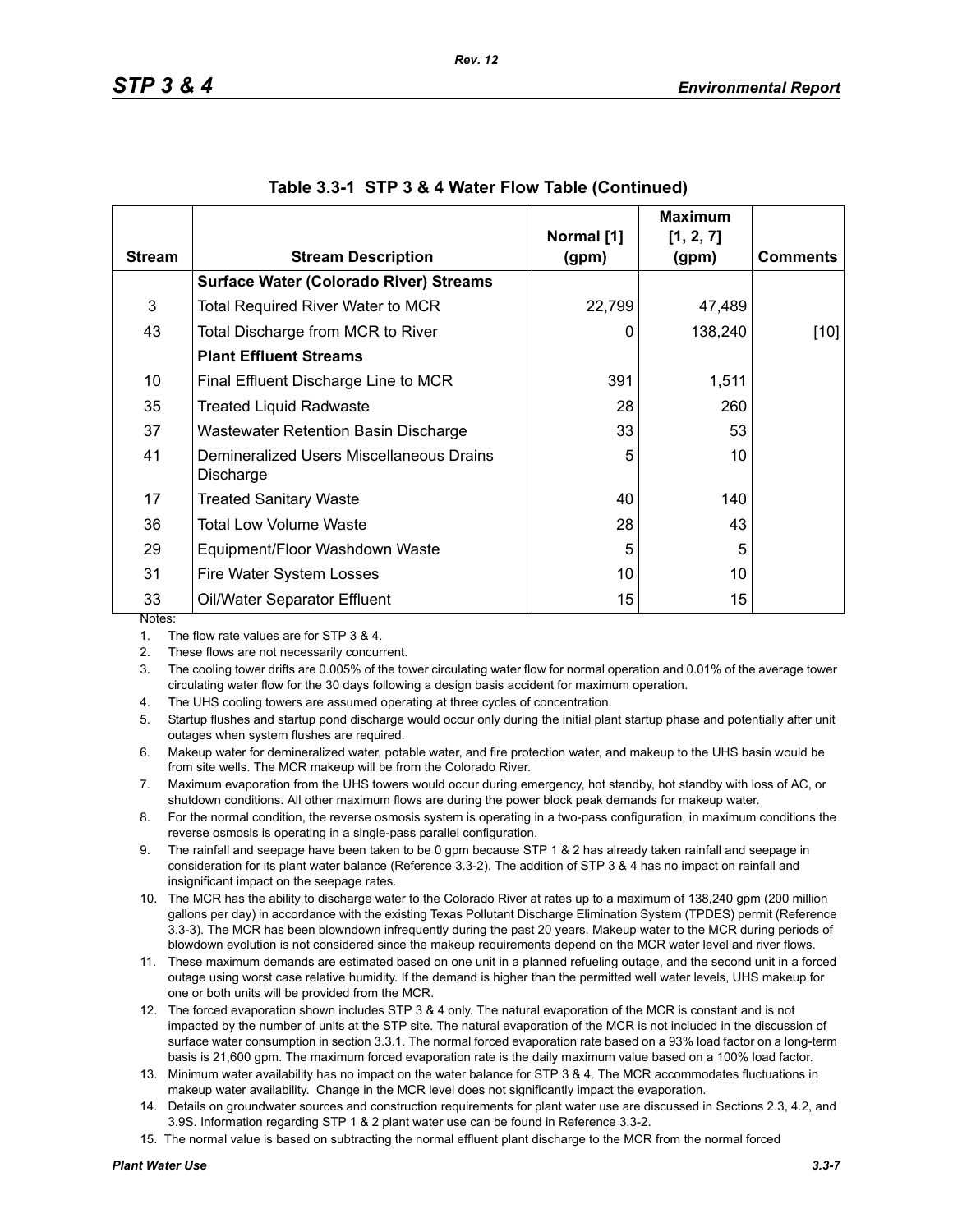evaporation based on a 100% load factor. The maximum value is based on the average from the annual limit of consumptive use, which is 80,125 acre-ft/year, in accordance with the Certificate of Adjudication 14-5437 of the Texas Water Commission.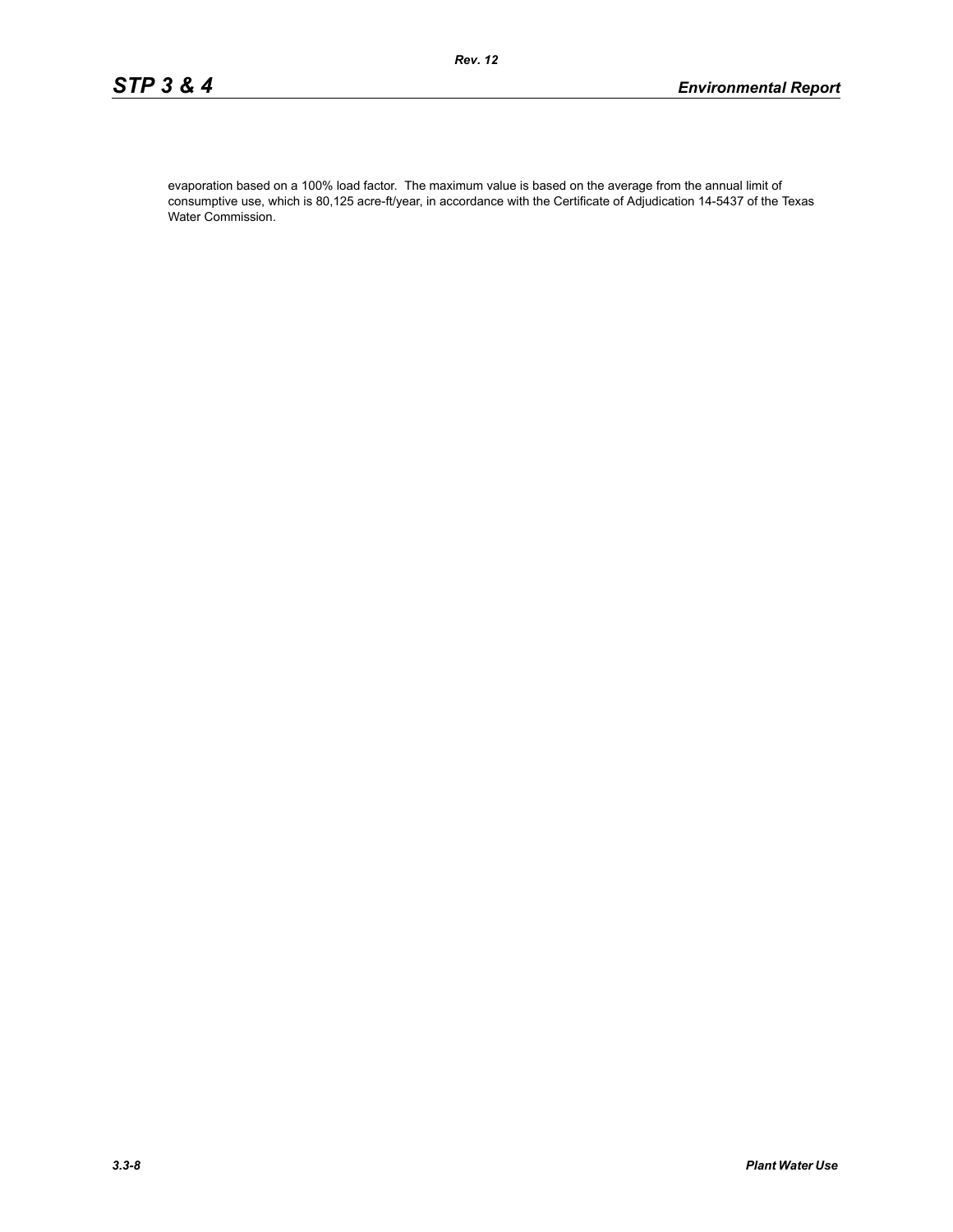

*STP 3 & 4*